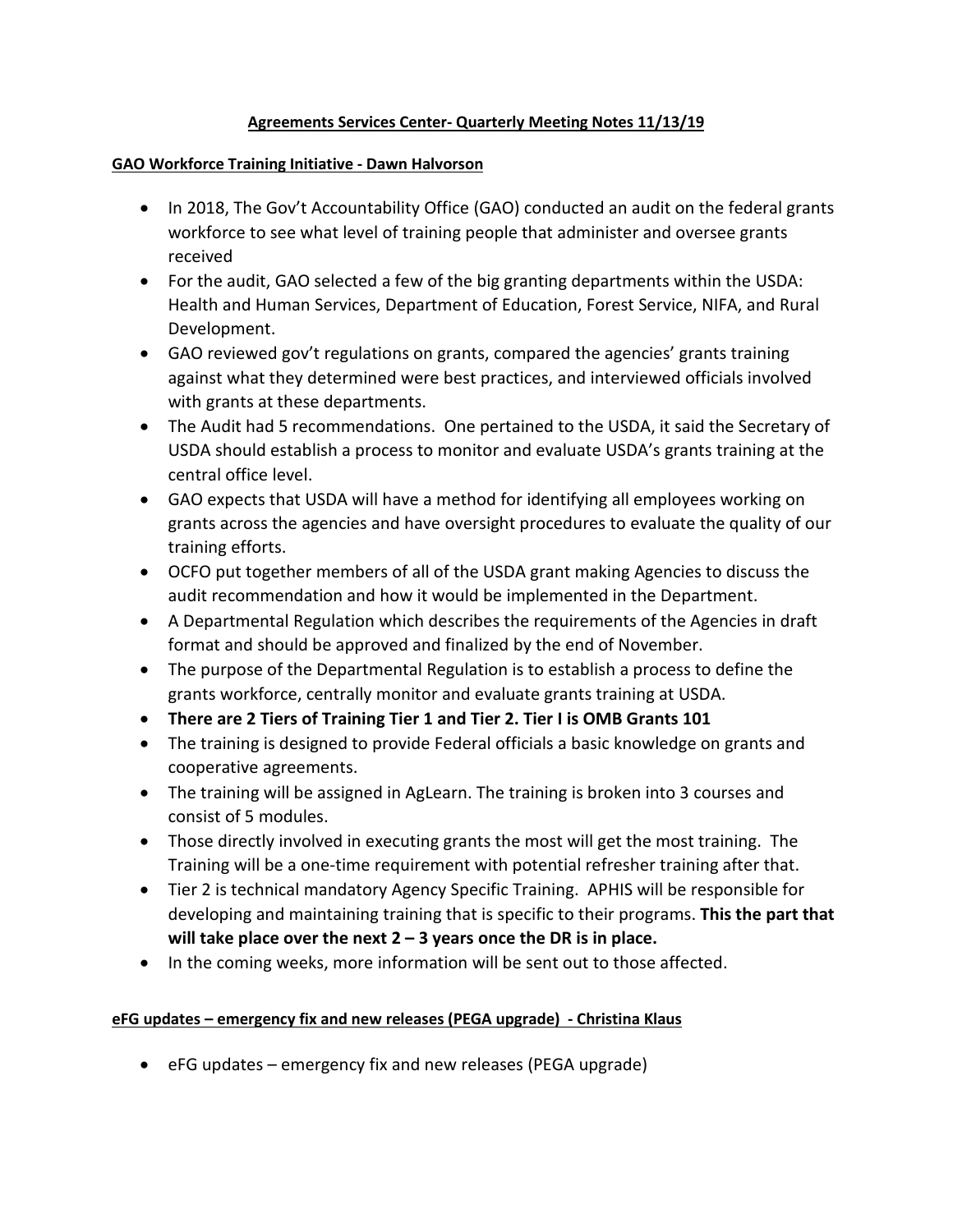- $\circ$  Emergency Fix To develop validations on all five FMMI accounting elements. Right now the system only validates three, and if you have multiple lines of accounting with similar elements it may cause an error on claims that indicate "duplicate lines of accounting". The fix will be released into production 11/29/19.
	- The interim fix for this issue was distributed to the agreements community on 10/23/19 with a link to the updated FPC form that contains formulas to identify potential duplicates and allows for correction before they are entered into eFG.
- o Opportunity Duplicate Federal Contacts Error
	- **Excalated to high priority**
- o Opportunity Add/Delete Distribution List Contacts
	- Fix was implemented last Friday. Only for new opportunities not existing drafts.
- $\circ$  GAO Reassigning documents Known issue, high priority fix is being worked on.
- $\circ$  Printing Issue Known issue since upgrade, high priority fix is being worked on.
	- **Some of the issue has to do with the users having many different versions** of Internet Explorer. Makes the fix more complex.
- Some helpful reminders regarding eFG:
	- $\circ$  Before we can delete a user in FMMI, we not only need to make sure they are not listed on any active agreements, we also need to see if there are any pending claims or amendments in workflow with their contact information. If there are pending claim or amendments in workflow, they need to be pushed through the process to completion by an active user before you can delete the old user from the agreement and FMMI.
	- o When updating/changing budget line items (e.g. net zero change), we also need to make sure there are no pending claims or amendments that will be affected by the changing of budget line items. If there are pending items, they need to be pushed through workflow to completion before the budget line items can be changed/updated.

### **Manual updates listed on website – Christina Klaus**

- Working on a directive that will allow us to update chapters more quickly with less administrative process.
- We are working on posting manual chapters in draft until the directive is complete and we can mark the drafts final.
- Please use our website for the most current and updated manual chapters. The updated chapters will be noted in red font and although they say draft they are the most current.

### **MOU/PLG Project – Eileen Berke**